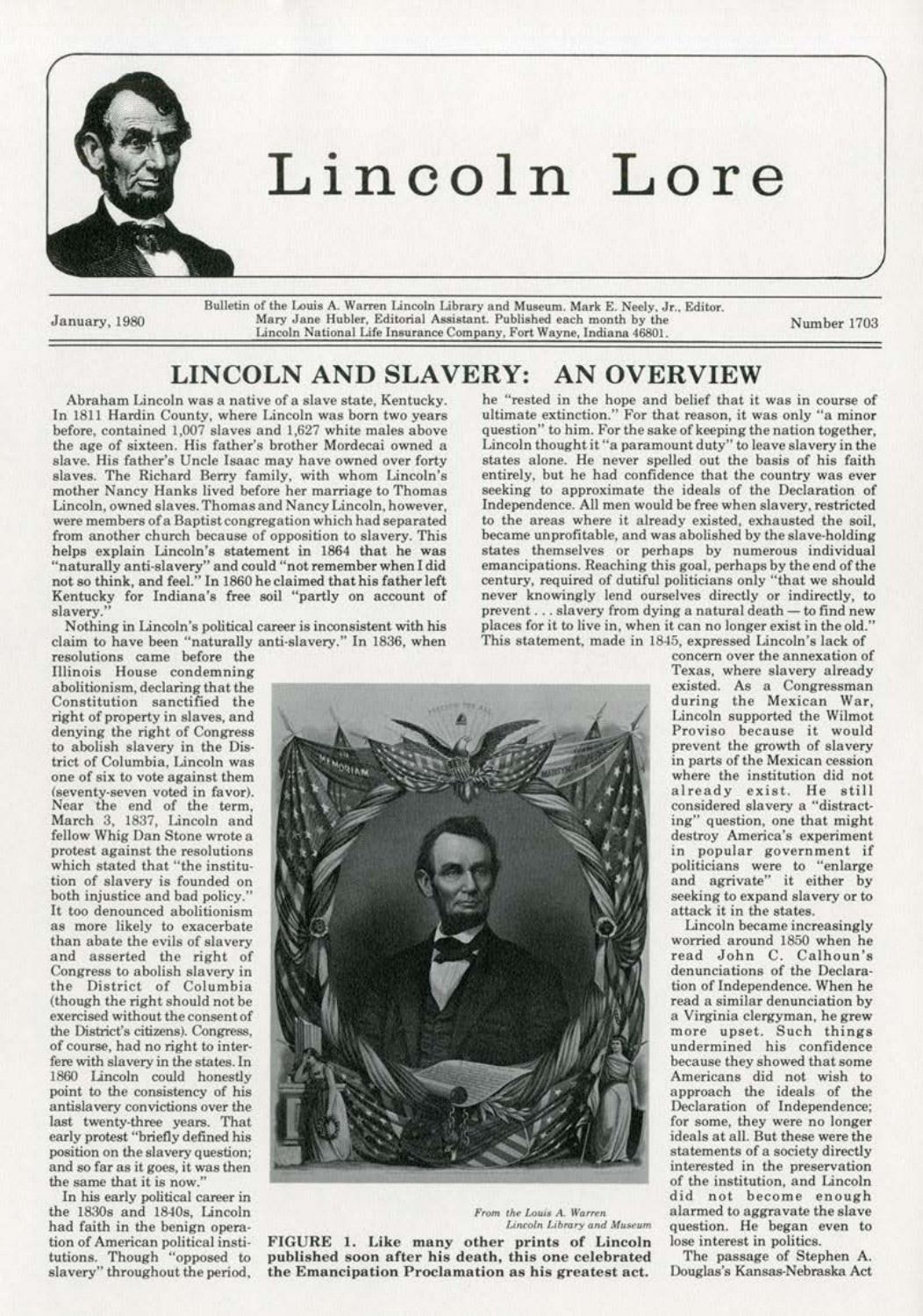

From the Louis A. Warren<br>Lincoln Library and Museum

FIGURE 2. Charles Eberstadt noted fifty-two printed editions of the Emancipation Proclamation issued between 1862 and 1865. He called this one a "highly spirited Western edition embellished with four large slave scenes<br>lithographed at the left and four freedom scenes at the right."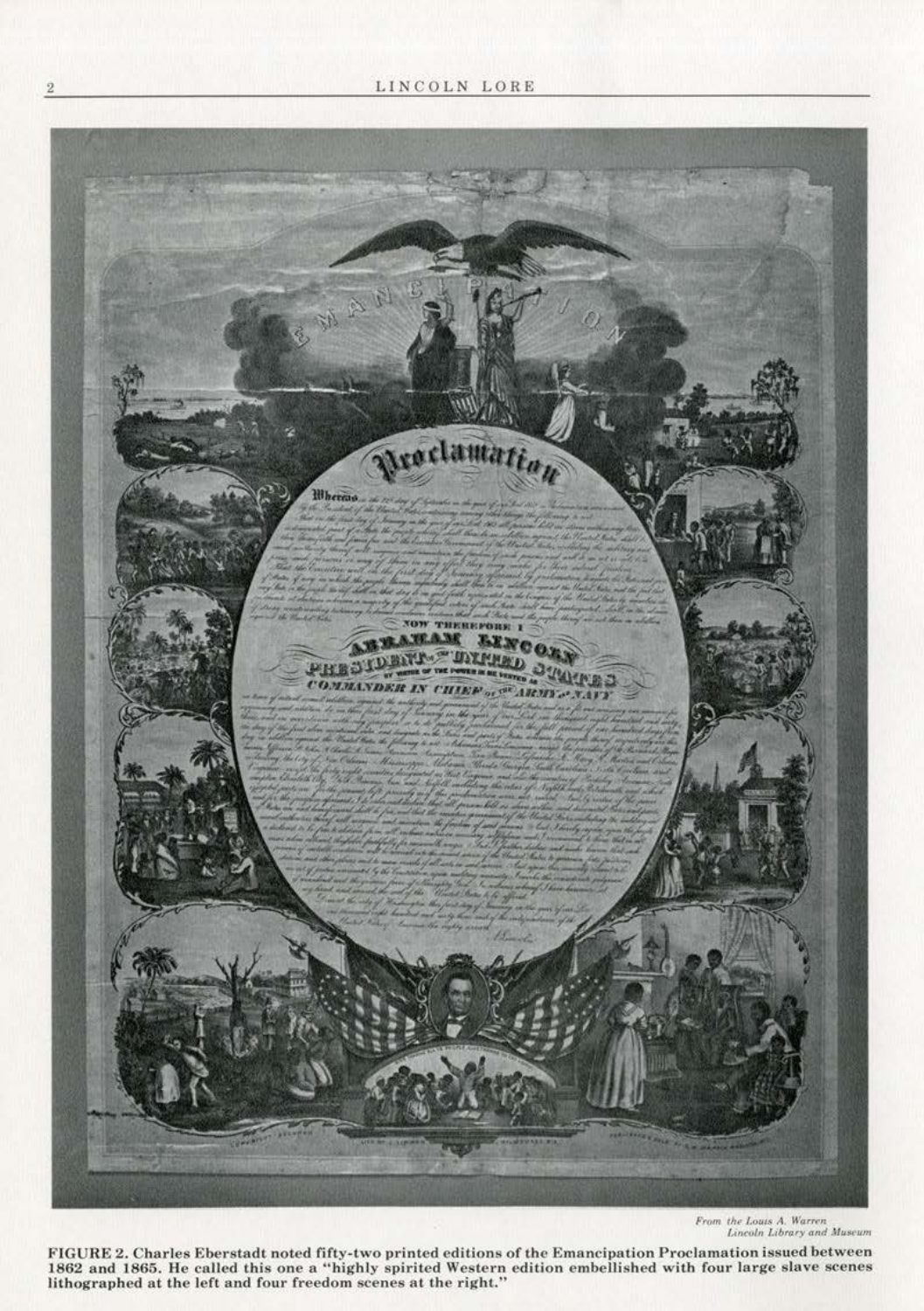in 1854 changed all this. Lincoln was startled when territory previously closed to slavery was opened to the possibility or its introduction by local vote. He was especially alarmed at the fact that this change was led by a Northerner with no direct interest in slavery to protect.

In 1841 Lincoln had seen a group of slaves on a steamboat being sold South from Kentucky to a harsher (so he assumed) slavery. Immediately after the trip, he noted the irony of their seeming contentment with their lot. They had appeared to be the happiest people on board. After the Kansas-Nebraska Act, he wrote about the same episode, still vivid to him, as "a continual torment to me." Slavery, he said, ''has. and continually exercises. the power of making me miserable.''

Lincoln repeatedly stated that slaveholders were no worse than Northerners would be in the same situation. Having inherited an undesirable but socially explosive political institution, Southerners made the best of a bad situation. Like all Americans before the Revolution, they had denounced Great Britain's forcing slavery on the colonies with the slave trade, and, even in the 1850s, they admitted the humanity of the Negro by despising those Southerners who dealt with the Negro as property, pure and simple - slave traders. But he feared that the ability of Northerners to see that slavery was morally wrong was in decline. This, almost as surely as disunion, could mean the end of the American experiment in freedom, for any argument for slavery which ignored the moral wrong of the institution could be used to enslave any man, white or black. If lighter men were to enslave darker men, then "you are to be slave to the first man you meet, with a fairer skin than your own." If superior intellect determined masters, then "you are to be slave to the first man you meet, with an intellect superior to your own." Once the moral distinction between slavery and freedom were forgotten, nothing could stop its spread. It was "founded in the selfishness of man's nature," and that selfishness could overcome any barriers of climate or geography.

By 1856 Lincoln was convinced that the "sentiment in favor of white slavery . . . prevailed in all the slave state papers, except those of Kentucky, Tennessee and Missouri and Maryland." The people of the South had "an immediate palpable and immensely great pecuniary interest" in the question; "while, with the people of the North, it is merely an abstract question of moral right." Unfortunately, the latter formed a looser bond than economic self-interest in two billion dollars worth of slaves. And the Northern ability to resist was steadily undermined by the moral indifference to slavery epitomized by Douglas's willingness to see slavery voted up or down in the territories. The Dred Scott decision in 1857 convinced Lincoln that the Kansas-Nebraska Act had been the beginning of a conspiracy to make slavery perpetual, national, and universal. His House-Divided Speech of 1858 and his famous debates with Douglas stressed the specter of a conspiracy to nationalize &lavery.

Lincoln's claims in bchaJf of the slaves were modest and did not make much of the Negro's abilities outside of slavery. The Negro "is not my equal ... in color, perhaps not in moral or intellectual endowment," Lincoln said, but "in the right to put into his mouth the bread that his own hands have esrned, he is the equal of every other man, white or black." Lincoln objected to slavery primarily because it violated the doctrine of the equality of all men announced in the Declaration of Independence. "As I would not be a slave, so I would not be a *master*," Lincoln said. "This expresses my idea of democracy. Whatever differs from this, to the extent of the difference, is no democracy."

Lincoln had always worked on the assumption that the Union was more important than abolishing slavery. As long as the country was approaching the ideal of freedom for all men. even if it took a hundred years. it made no sense to destroy the freest country in the world. When it became apparent to Lincoln that the country might not be approaching that ideal, it somewhat confused his thinking. ln 185-t he admitted that as " Much as I hate slavery, I would consent to the extension of it rather than *see* the Union dissolved, just as I would consent to any GREAT evil, to avoid a GREATER one." As his fears of a conspiracy to nationalize slavery increased, he ceased to make such statements. In the secession crisis he edged closer toward making liberty more important than Union. In New York City on February 20, 1861, President-elect Lincoln said:

There is nothing that can ever bring me willingly to consent to the destruction of this Union. under which, .. the whole country has acquired its greatness, unless it were to be that thing for which the Union itaelf was made. I understand a ship *to* be made for the carrying and preservation of the cargo, and so long as the ship can be saved, with the cargo, it should never be abandoned. This Union should Likewise never be abandoned unless it fails and the probability of its preservation shall cease to exist without throwing the passengers and cargo overboard. So long, then. as it is possible that the prosperity and the liberties of the people can be preserved in the Union, it shall be my purpose at all times to preserve it.

The Civil War saw Lincoln move quickly to save the Union by stretching and, occasionally, violating the Constitution. Since he had always said that constitutional scruple kepthim from bothering slavery in the states, it is clear that early in the war he was willing to go much farther to save the Union than he was willing to go to abolish slavery. Yet he interpreted it as his constitutional duty to save the Union, even if to do so he had to violate some small part of that very Constitution. There certainly was no constitutional duty to do anything about slavery. For over a year, he did not.

On August 22, 1862. Lincoln responded to criticism from Horace Greeley by stating his slavery policy:

If there be those who would not save the Union, unless they could at the same time save slavery. I do not agree with them. If there be those who would not save the Union un less they could at the same time *destroy*  slavery, I do not agree with them. My paramount object in this struggle *is* to save the Union, and is *not* either to save or to destroy slavery. If I could save the Union without freeing any slave 1 would do it, and if I could save it by freeing *all* the slaves I would do it; and if I could save it by freeing some and leaving others alone I would also do that. What I do about slavery, and the colored race, I do because I believe it helps to save the Union; and what I forbear, I forbear because I do *not* believe it would help to save the Union. l shall do *less* whenever I shall believe what I am doing hurts the cause, and I shall do *more* whenever I shall believe doing more will help the cause. I shall try to correct errors when shown to be errors; and I shall adopt new views so fast as they shall appear to be true views.

I have here stated my purpose according to my view of *official* duty; and I intend no modification of my oft· expressed *personal* wish that all men every where could be free.

The Emancipation Proclamation, announced just one month later, was avowedly a military act, and Lincoln boasted of his consistency almost two years later by saying, "I have done no official act in mere deference to my abstract judgment and feeling on slavery."

Nevertheless. he had changed his mind in some regards. Precisely one year before he issued the preliminary Emancipation Proclamation, Lincoln had criticized General John C. Fre'mont's emancipation proclamation for Missouri by saying that "as to ... the liberation of slaves" it was "*purely political*, and not within the range of *military* law, or necessity.''

If a commanding General finds a necessity to seize the farm of a private owner, for a pasture. an encampment, ora forti· fication, he has the right to do so, and to so hold it, as long as the necessity lasts; and this is within military law, because within military necessity. But to say the farm shall no longer belong to the owner, or his heirs forever; and this as well when the farm is not needed for military purposes as when it is, is purely political, without the savor of military law about it. And the same is true of slaves. If the General needs them, he can seize them, and use them; but when the need is past. it is not for him to fix their permanent future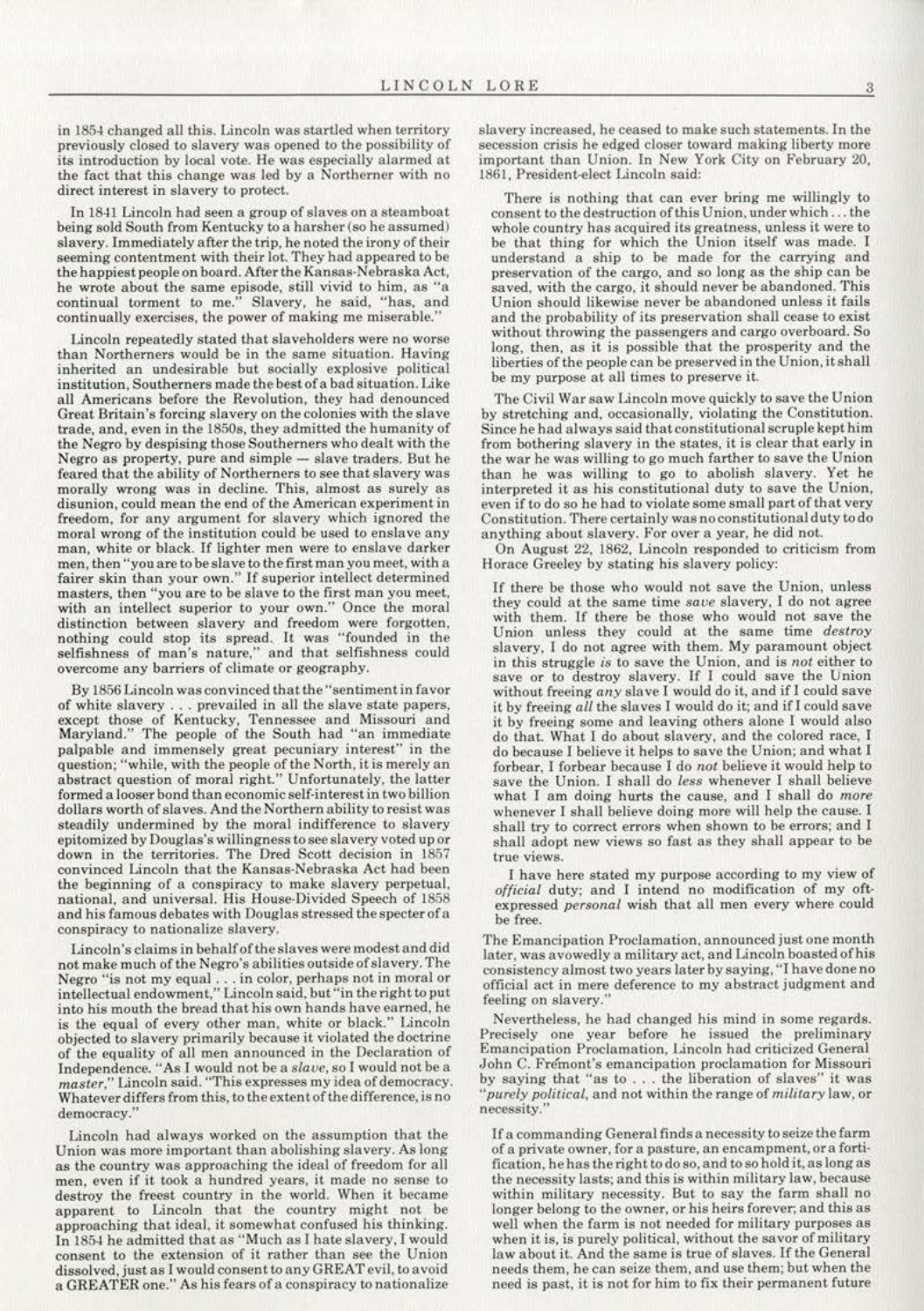condition. That must be settled according to laws made by **law·makers, and not by military proclamations. The proc·**  lamation in the point in question, is simply "dictatorship." It assumes that the general may do *anything* he pleasesconfiscate the lands and free the slaves of *loyal* people. as well as of disloyal ones. And going the whole figure I have no doubt would be more popular with some thoughtless **people, than that which has been done! But I cannot assume this reckless position; nor a llow others to assume it on my**  responsibility. You speak of it as being the only means of *saving* **the government. On the contrary it is itself the surrender of the government. Can it be pretended that it is**  any longer the government of the U.S. - any government of Constitution and laws, - wherein a General, or a President, may make permanent rules of property by proclamation?

l do not say Congress might not with propriety pass a **Jaw, on the point, just such as General Fremont proclaimed.**  I donot say I might not, as a member of Congress, vote for it. What I object to, is, that I as President, shall expressly or

**impliedly seite and exercise the permanent legislative functions of the government.**  Critics called this inconsis**tency; Lincoln's admireres**  have called it "growth." What· **ever the case, just as Lincoln's love of Union caused him to**  what roughly, so his hatred of slavery led him, more slowly, to **treat the Constitution in a manner inconceivable to him in 1861. Emancipation, if somewhat more slowly, was**  allowed about the same degree of constitutional latitude the **Union earned in Lincoln's** 

policies.<br>The destruction of slavery never became the avowed object of the war, but by **insisting on its importance, militarily, to saving the Union, Lincoln made it constitution·**  ally beyond criticism and, in all that really mattered. an aim of **the war. In all practical applications, it was a condition of peace - and was so announced in the Proclamation**  of Amnesty and Reconstruction of December 8. 1863, and repeatedly defended in **administration statements**  thereafter. He reinforeed this **fusion of aims by insisting that the Confederacy was an attempt to establish "a new Nation,** .. . **with the primary,**  and fundamental object to **maintain, en large, and**  perpetuate human slavery, thus making the enemy and **slavery one and the same.** 

Only once did Lincoln apparently change his mind. In the desperately gloomy August of 1864, when defeat for the  $administration seemed certain,$ Lincoln bowed to pressure from Henry J. Raymond long enough to draft a letter **empowering Raymond to**  propose peace with Jefferson **union alone, all other questions**  (including slavery, of course) to be settled by a convention afterwards. Lincoln never finished the letter, and the offer **was never made. Moreover, as things looked in August,**  Lincoln was surrendering only what he could not keep **anyway. He was so convinced that the Democratic platform**  would mean the loss of the Union, that he vowed in secret to **work to save the Union before the next President came into office in March. He could hope for some cooperation from**  Democrats in this, as they professed to be as much in favor of Union as the Republicans. Without the Union, slavery could not be abolished anyhow, and the Democrats were committed *to* **restoring slavery.** 

Lincoln had made abolition a party goal in 1864 by making support for the Thirteenth Amendment a part of the Republican platform. The work he performed for that **measure after his election proved that his antislavery views**  had not abated. Near the end of his life, he repeated in a public **speech one of his favorite arguments against slavery: "Whenever [fj hear any one, arguing for slavery I feel a strong impulse to see it tried on him personaUy."** 



**1- From the Louis A. Warren<br>Lincoln Library and Museum** 

*Linroln l..ibrory ond Mu6o!•um* **Davis on the condition of re-**FIGURE 3. This Indianapolis edition of the Emancipation Proclamation, publish ed **in 1886, obviously copied the edjtion in Figure 2. Note, however, that the harsher**  scenes of slavery are removed - a sign of the post-Reconstruction political ethos.